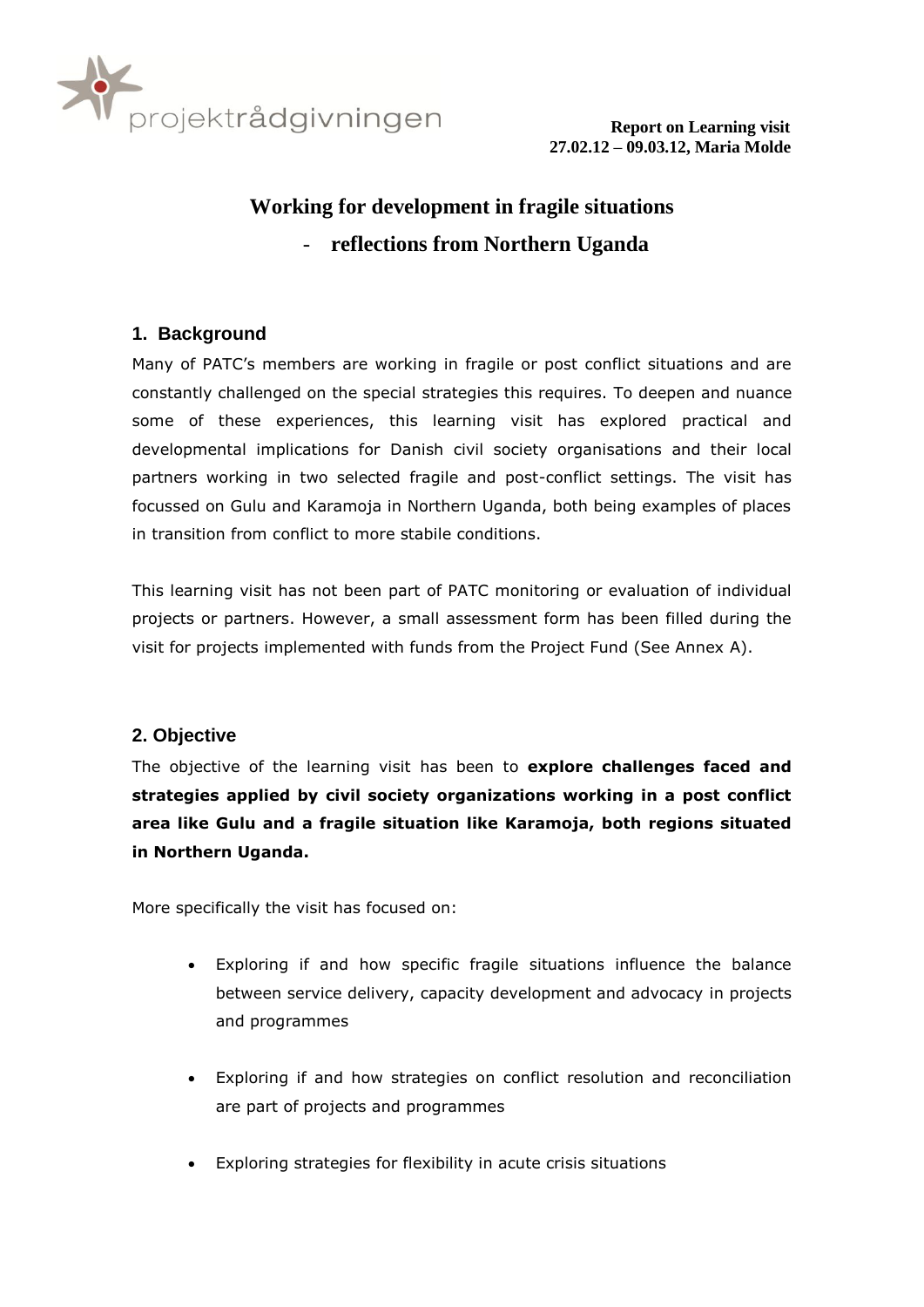Exploring in which way working in fragile situations influences partnership relations (with Danish partners)

## **3. Summary of projects visited**

- A) Red Cross Youth and Uganda Red Cross Society are implementing second phase of the project "Empowering youth – From hand-outs to hard work in post-conflict Northern Uganda" (DKK 2.994.097, 25 months). The project creates youth groups, empowering its participants through Life Planning Skills (LPS) sessions and training in livelihood and Income Generating Activities.
- B) Danish Ugandan Friendship Association and The Diocese of Northern Uganda/Mother's union are implementing second phase of the project "Gulu Rural Vocational Training and Network Development", (DKK 787.000, 2 years). The project aims to strengthen a Women's Development Center, enabling it to train vulnerable women in different vocational skills, as well as supporting the establishment of women groups in the communities as supportive networks, when the trained women go back home.
- C) Danish NGO Diálogos and NGO Kathes are implementing second phase of the project "Karamoja Traditional Healers and Health System Project" (DKK 2.006.600, 3 years). The project focuses on bridge building between traditional medicine and western medicine, and KATHES conducts trainings in various health related issues for groups of traditional healers and traditional birth attendants (TH/TBA) as well as women's groups. The training also includes issues like democracy, peace and reconciliation.
- D) ADRA Denmark and ADRA Uganda are implementing the programme "Action for Social Change" (DKK 22.000.000 over 3 years). The programme is training village groups in adult literacy, livelihood, health, sanitation, save and loaning principles as well as motivating them to share their knowledge with other people in the community and neighbouring villages. Furthermore School Management Committees and Parents/Teachers Associations are trained in order to fulfil their roles better.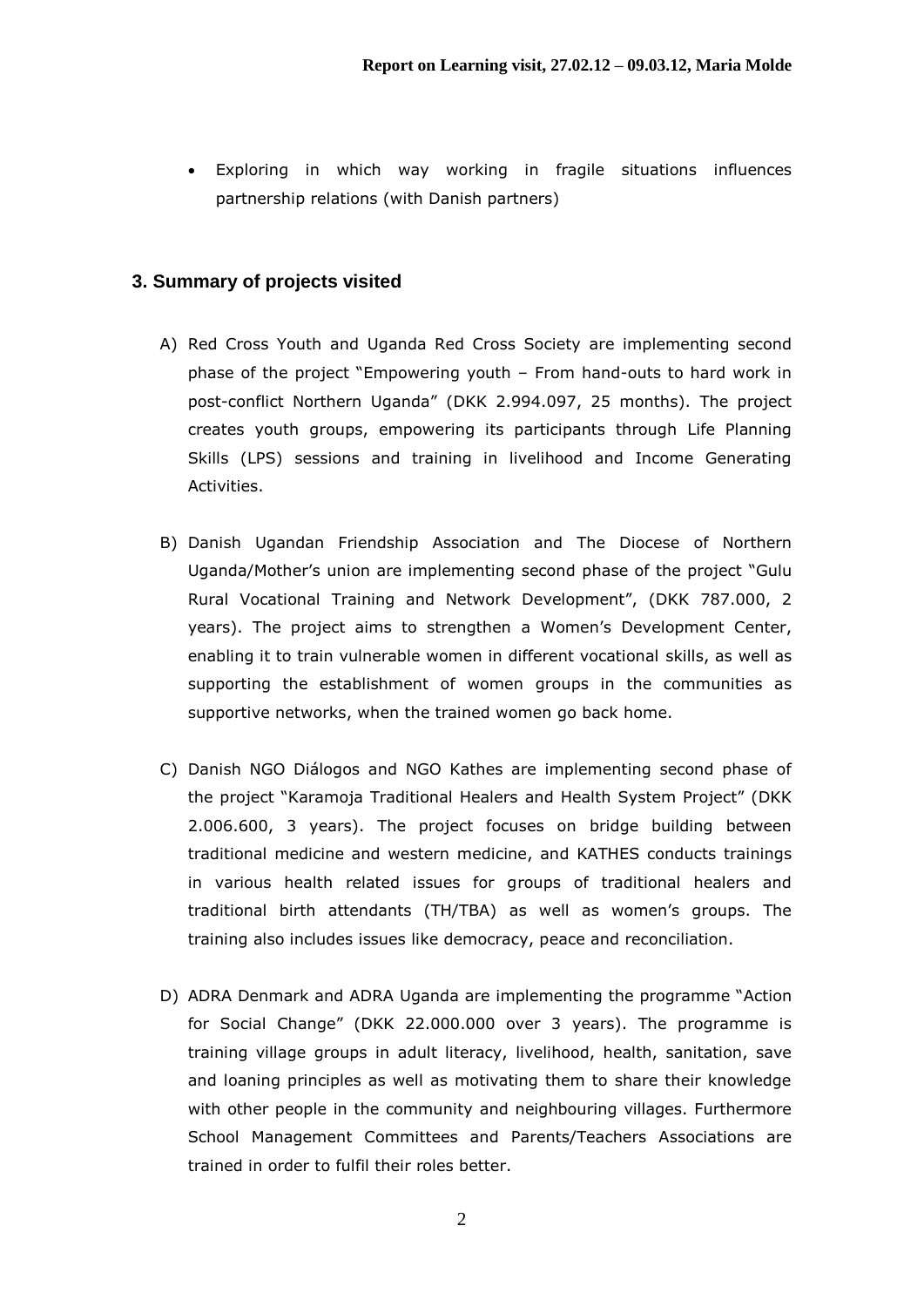## **4. Observations on thematic issues**

# **Balance between service delivery, capacity building and advocacy in fragile situations.**

In all of the four projects visited the needs for services were overwhelming. In Gulu, people are just returning from a life in protected refugee camps during the 22 year long conflict with the LRA. Physical structures (roads, buildings etc.) are weak or missing, and people are slowly rebuilding their lives from scratch. At the same time, there is a lot of conflict continuing, both due to many people's generally fragile mental condition after the war, and specifically in relation to persistent conflicts over land rights.

*Specifically on "hard ware" service delivery* In the camps of Gulu as well as during hunger periods in Karamoja, people have been receiving emergency aid to an extent and for a length of time, which has promoted a level of dependency syndrome, with some expectations of outsiders providing food packages, seeds and many other basic necessities. At least, that's what I was told by most NGO people – in Denmark as well as in Uganda<sup>1</sup>. Visiting the villages confirmed the picture given: The very minute people had the opportunity, they started asking for support – soap, bicycles, seeds, mobile phones etc.. However it wasn't only immediate needs. People also asked for more training, for more young people to benefit from the project.

The obvious dilemma that struck me in Gulu as well as in Karamoja was this: Places where people are most in need (and therefore at times have been provided food and other emergency services), are also the places at highest risk of becoming dependant of aid, and developing a mentality change expecting free aid to come. In such settings, the effect of services provided should be carefully considered. Working in fragile situations, the Project Fund Guidelines open up for the possibility of delivering more services, than would normally be accepted. Though, from the projects and settings visited, it still seems like an important point, to carefully limit the provision of necessary services, unless they are very strategic, in order not to strengthen peoples dependency and expectations of aid coming from outside.

1

 $1$  Except for the international coordinator of Danish Red cross Youth, who specifically stated, that in his opinion, this was more of a prejudice than a fact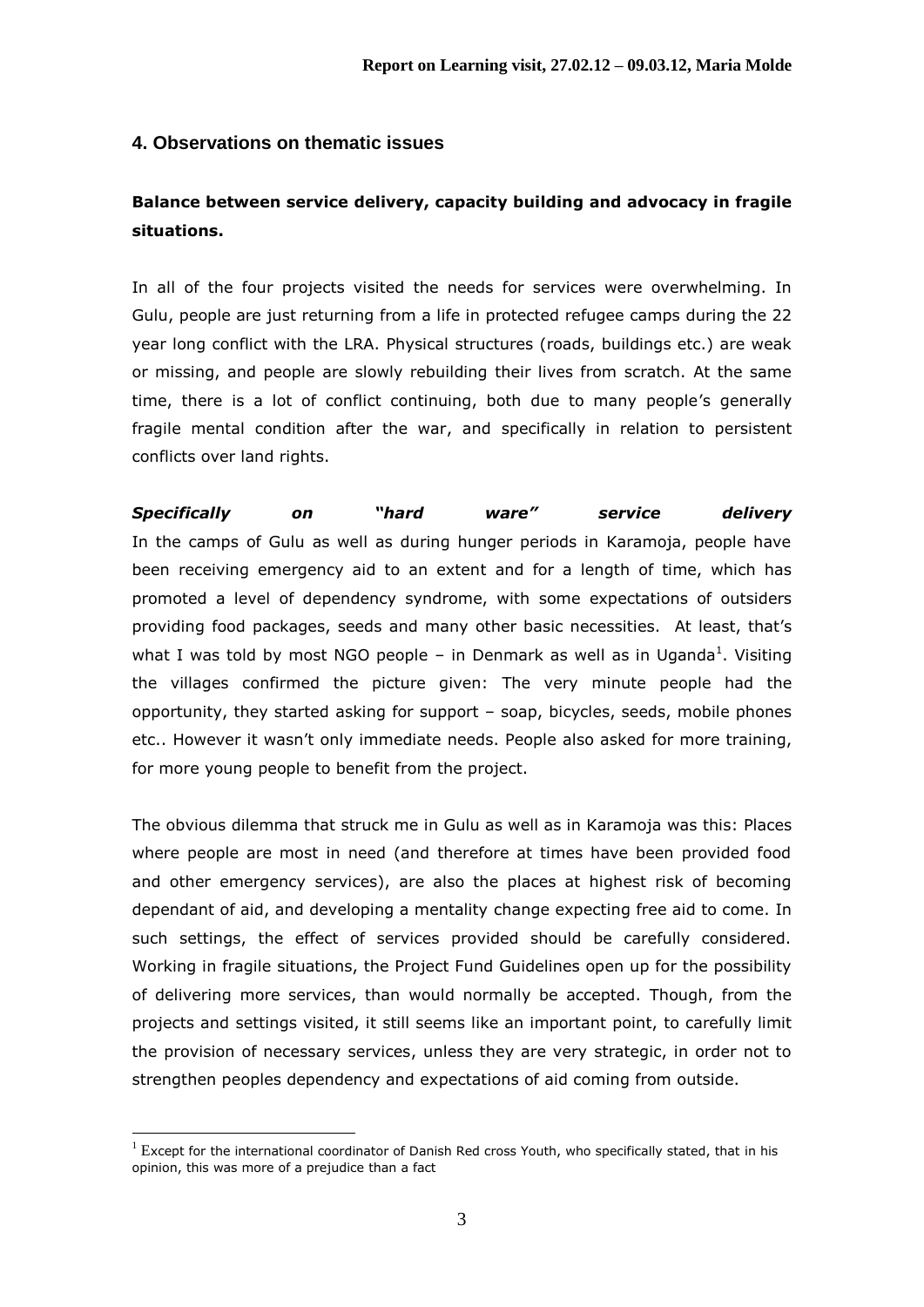### *Specifically on strategic services and capacity building*

However, strategic services, that involves capacity building as for example the girls learning tailoring, the training in Planning Skills (like URCS) and the organisation of local community groups all seem like relevant strategies for addressing these challenges. Nevertheless, as much as the purposes of these interventions are capacity building and advocacy in a long term perspective, the projects still have to offer something immediate and useful for the participants, in order for them to stick with the groups. For URC/URCS it is training in incoming generating activities motivating the youth to start small businesses together, for ADRA as well as DUFA/WDC it was savings and loans schemes, as well as specific income generating skills, which really motivated people to keep on coming and from which a lot of the other common activities emanated. KATHES combined their trainings with a soda and a meal for the participants which definitely contributed to the motivation of the participants. Still, the groups were also meeting on their own without the presence of KATHES.

### *Specifically on advocacy*

At the same time, all four projects have elements of advocacy. In the Project Fund Guidelines this is a component which in most cases of fragile situations is seen as a very long term objective only to be dealt with, when there has been considerable progress in basic services for the immediate beneficiaries. However, the projects visited have indicated otherwise.

URCS/URK are organising youth groups through life planning skills sessions. Part of the objective with this work is also to change local communities' current view on youth as idle, troublesome and maybe even "agents of evil" due to many of them being former LRA soldiers. As part of the LPS training the groups do drama and music sessions in the communities focussing on issues such as gender based violence, hiv/aids, health etc,. Furthermore the groups are involved in the overall Red Cross organisational structure urging them to follow the four pillars of the Red Cross principles, one of them being voluntary community services. Several of the groups have therefore performed all sorts of help for their villages, i.e. working on a road, helping at funerals, maintaining vegetable gardens for the elders etc. All these activities contribute to changing the mentality of the youth as well as their status in their local communities.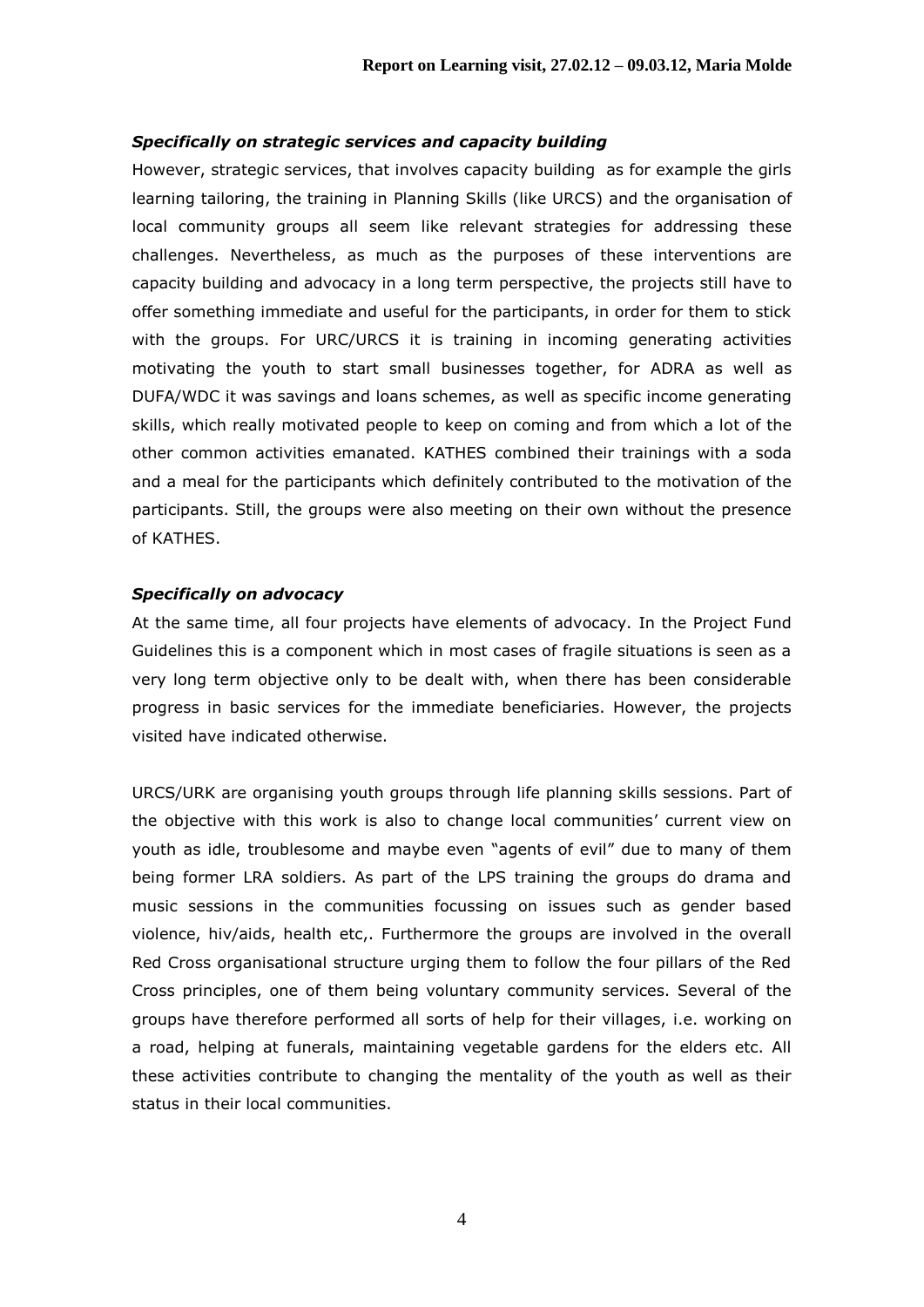The ADRA groups in Karamoja are apparently also able to do advocacy in the form of awareness raising within their own community as well as neighbouring communities. Some groups dedicate approximately one day a week to go out and do songs and other performance informing of, what they've learned in the group (savings, consequences of cattle raid, consequences of drinking etc.). Furthermore many of the groups have actually achieved to get some actual results from the district. The group I visited had for example convinced the district authorities to build a new road for them.

The DIÁLOGOS/KATHES project in Moroto has very strong links with local authorities following the project with great interest, not least since they are able to see the actual difference in number of women referred from TH/TBA's to the health clinics. There are many indications that the strategy used by KATHES has the potential of being adopted by the district authorities in time.

DUFA/WDC is a smaller project without any specific advocacy component currently. However through the groups the women are envisaged to become role models in their communities, sharing their new technical and other skills with other women.

Looking at these examples, it seems plausible that even groups in very fragile settings are able to carry out meaningful local advocacy activities. The question of course is what will happen to these activities, when the project is over? People might continue to meet due to their savings, but will they continue conducting awareness raising activities?

#### *Services and ownership*

Finally – a few stories from the field: Karamoja has been target for a lot of service delivery due to the harsh conditions in the area. KATHES, however had examples of boreholes provided, which were not repaired by villagers when broken, because "the borehole belongs to CARE, the government, Danida etc...". They also had examples of latrines and even a maternity ward not being used, because people didn't feel, it belonged to them (in the case of the maternity ward also due to an uncertainty towards what such a place actually was). This only underlines the importance of local ownership, stressing that the normal considerations on ownership and sustainability when delivering services apply for fragile situations as well. From a Danish perspective, this can seem like an obvious conclusion, but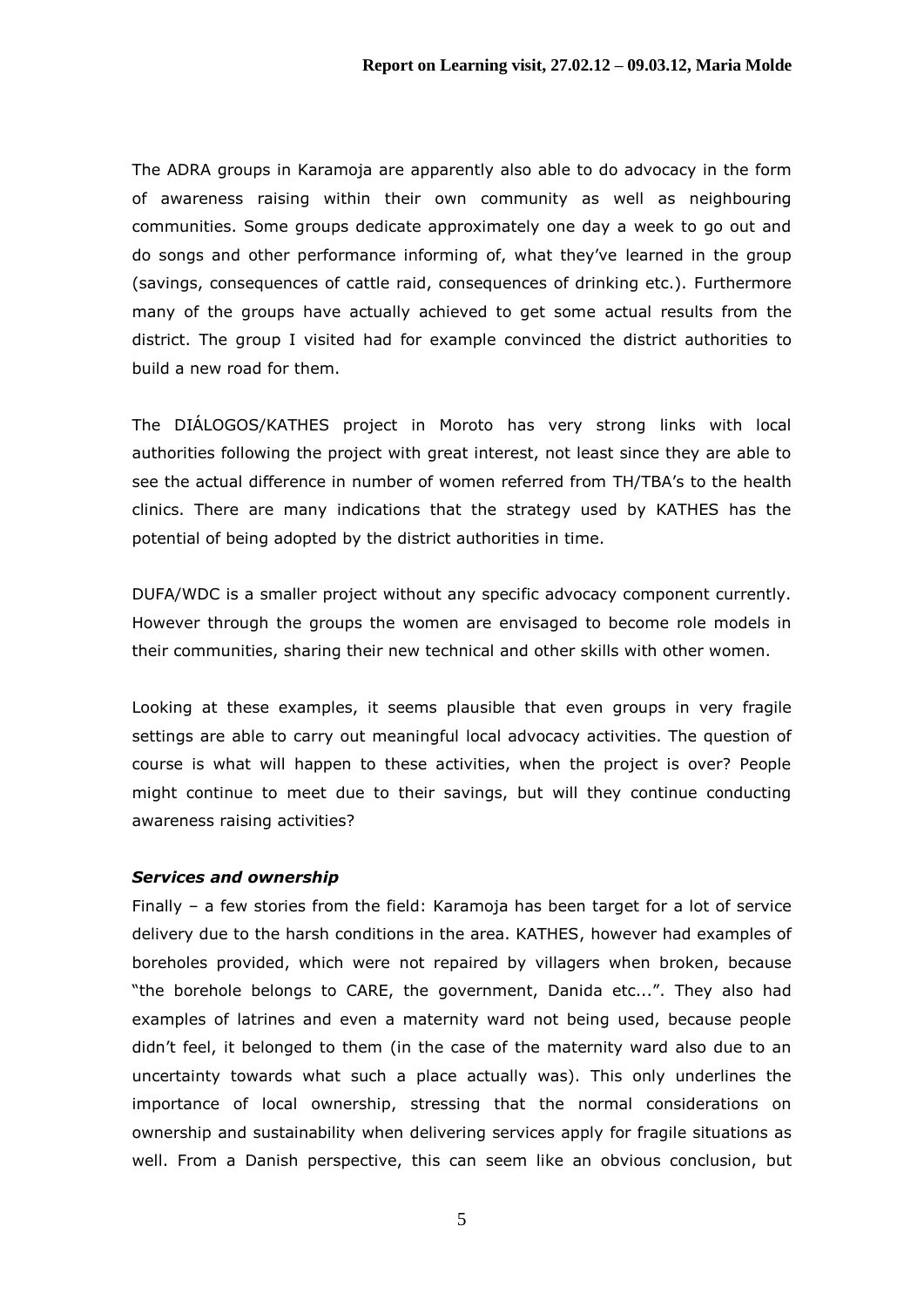confronting the poverty on the ground, the well considered and well proven reasons for not providing immediate services tend to fade into the background.

### **Strategies for conflict resolution and reconciliation**

In both Gulu and Karamoja strategies for conflict resolution and reconciliation were not only pertinent but absolutely necessary. In Gulu the need was especially in relation to processing of trauma but also reconciliation among former child soldiers and their families and communities. For the URCS conflict resolution is part of LPS, but on a personal level. Participants go through sessions on how to learn to live with oneself, and how to learn to live with others. Furthermore URK has in this phase of the project seen the need to develop a special psycho-social annex dealing with consequences of war and conflict – for individuals as well as communities. The whole concept of LPS is about taking responsibility for one's own life no matter the circumstances.

WDC/DUFA haven't had any specific strategies for conflict resolution in the first phase of the project, but in this current phase, there is included support from a local counselor, who can talk to the women, almost all of them having to deal with traumatic experiences. During my visit also the teachers expressed frustration and a need for support in how to handle the women (many of them quite young girls) who often reacted very aggressively and vigorously in and outside of the classroom. As one of the teachers expressed it: "Many of the young people have so much anger inside them due to the war, and they don't know how to handle it". Visiting the two projects, and talking two people in general about the post conflict situation in Gulu, it became quite obvious, that it isn't really an option, *not* to deal with the trauma of a whole population. Everyone has been affected by the war and has to deal with the consequences, and it affects their lives in many ways, which can't be ignored.

In Karamoja, conflict resolution was very pertinent as well with former and ongoing cattle raids, still affecting life in the communities. KATHES/Diálogos' project has as its primary objective to build and strengthen the relation between traditional healers and birth attendants and the official health system. However as part of the activities KATHES talks to a number of women's groups on various issues, among these addressing the issue of causes and consequences of raids and conflict. Through the sessions, the women explore all the negative influences raid and conflict have on their everyday lives, and KATHES encourages them to talk to their

6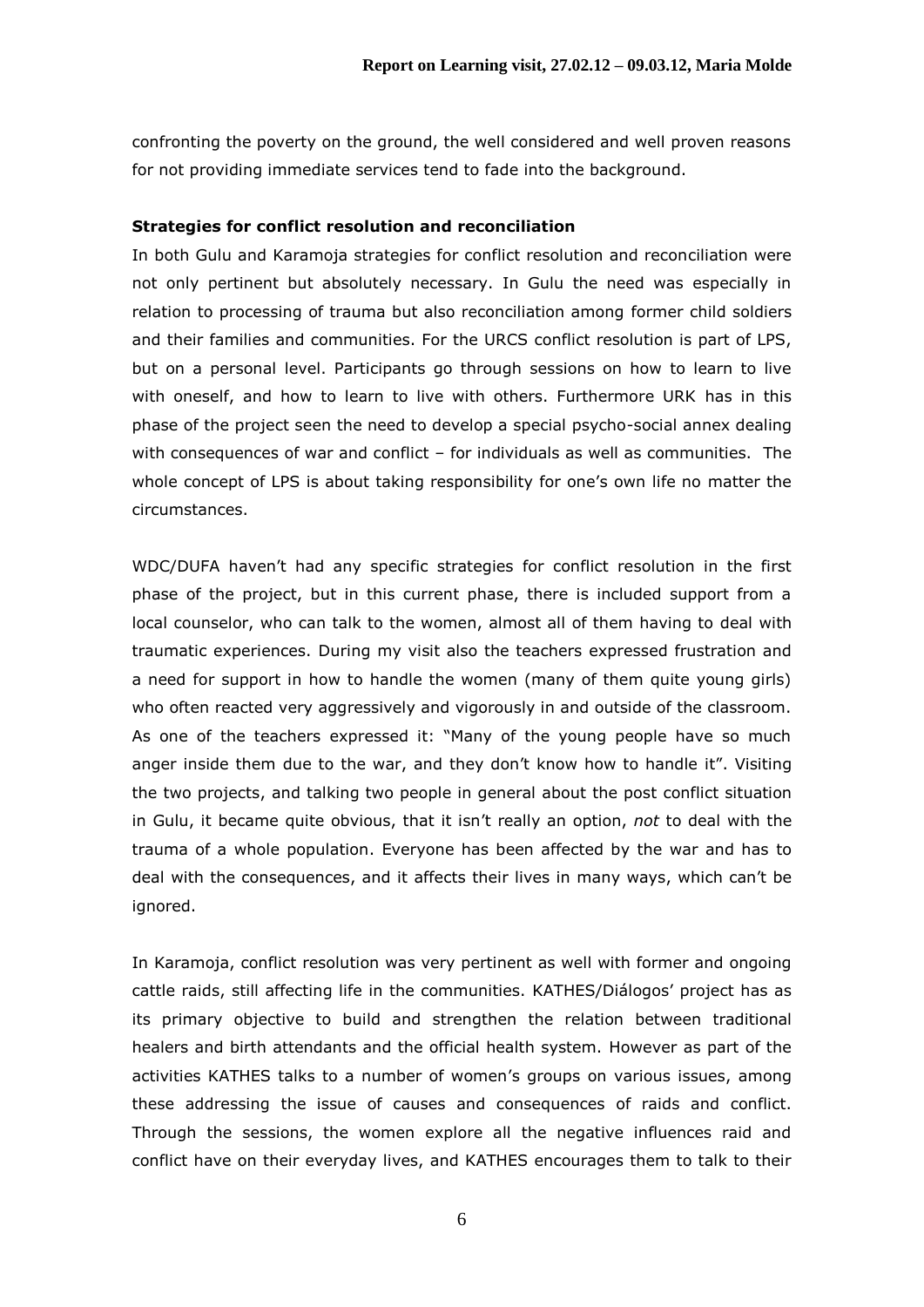husbands and fellow community members about it. Furthermore KATHES arranges joint meetings among the groups they are working with, in this way encouraging friendships between communities preventing further conflict to arise. In Karamoja with a high conflict potential these kind of activities are just as important to people's survival and general well being, as it is informing about hiv/aids or general health issues.

ADRA has experienced quite big changes in the participants after starting their project, especially due to savings and loans schemes introduced in community groups. Several members of community groups have expressed their changed lives, especially due to the saving schemes. The possibility of saving some funds has made some of the men stop raiding, *buying* their cows instead. Their participation in the group has helped scaling down the conflict both through savings, and through discussing the many negative consequences of raids<sup>2</sup>.

### **Strategies for flexibility**

1

Implementing projects in Gulu - being a post-conflict setting – apparently doesn't require any specific flexibility different from what would be expected elsewhere. However specific strategies are required as mentioned earlier, concerning especially processing of trauma, psycho-social annex to life planning skills, and special skills for teachers having to deal with traumatized students.

In Karamoja still being affected by raids and conflict, the picture is a bit different. Here risk of being attacked or ending up caught in a raid has to be monitored on a daily basis. Organisations have to plan their visits due to where the safety situation is all right and reschedule if they hear about incidences of violence. For KATHES a consequence has been, that they have given up including some of the most remote areas in the project. They are however still monitoring the situation to see, when it will be possible to include them again. The dilemma is that the most remote communities often are the most vulnerable to raids as well as the ones most in need for project support. Besides armed conflict KATHES' project implementation is challenged by women being away looking for food in dry periods, and communities being inaccessible during rainy season.

 $^{2}$  At least that's what the men told me, when asked. I slight doubt somehow persist in order to understand, that this is all it takes to change the old and strong traditions of being a real Karimojong warrior, meaning of man who can steal a lot of cattle, and eventually will die a heroic death in battle.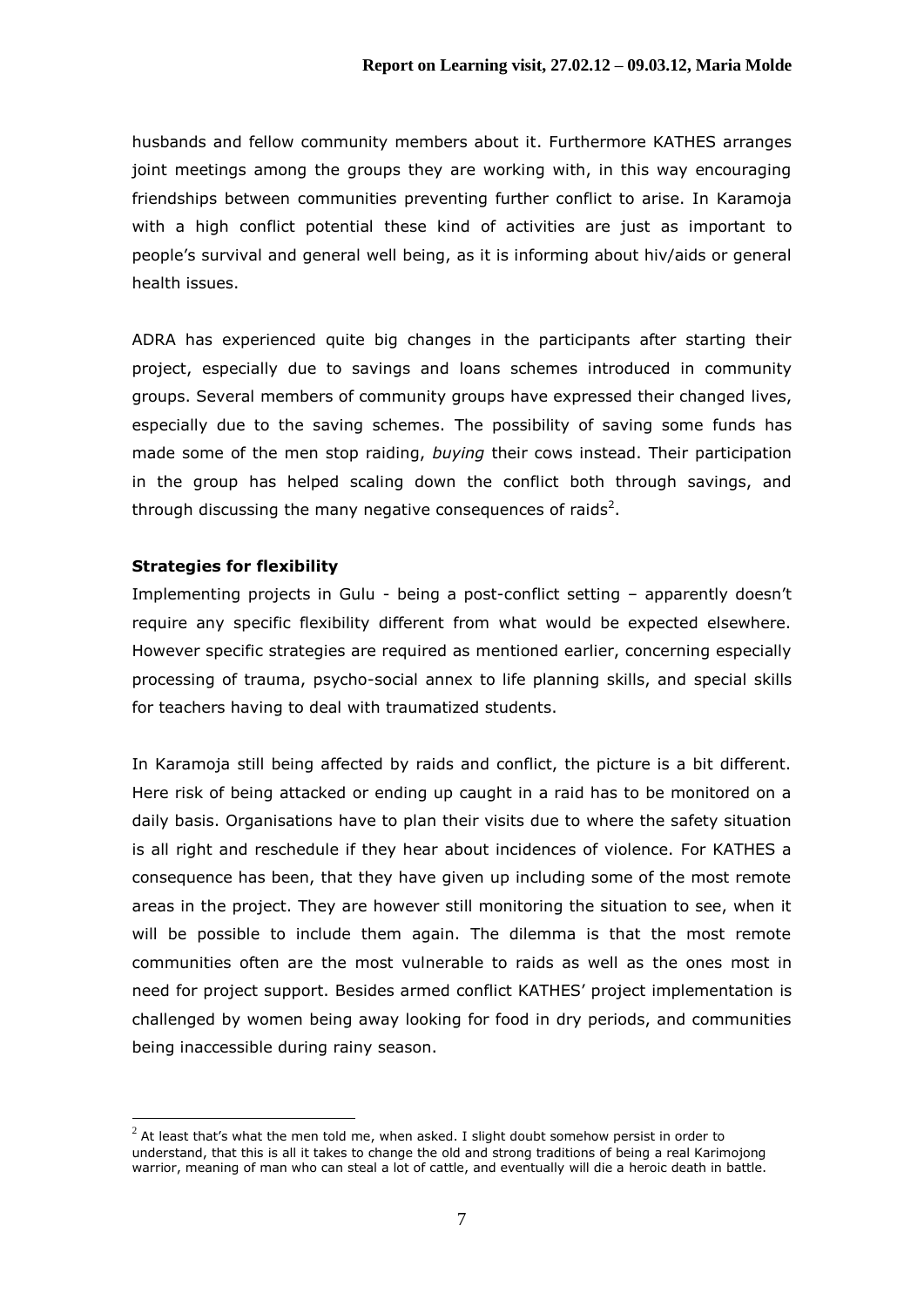For ADRA in Karamoja risk is handled by always having armed escort, when they go outside the town or in between districts. The community facilitators having most of the day-to-day contact with the groups are still going on motorbikes, but staying within a limited range from the town centre. Still of course also ADRA has the practice of staying away from areas with recent raids and killings.

## **Effects on partnership relations**

For most projects visited the question on how working in a fragile situation affected the partnership, did not give rise to a lot of comments. However, some points were mentioned:

- There is a great need for flexibility in the planning and especially in the implementation of the projects, requiring a certain level of understanding from the Danish partner. Project implementation does not always follow the project document due to many of the challenges mentioned above. However, that is not dramatically different from the situation many other partnerships face.
- Negotiations on how much budget should go to safety measures can be delicate. The local partner is on the ground, and knows the situation. At the same time, safety measures can easily evolve into an industry itself, involving expensive equipment and extra personnel. And who is to judge, when the situation is stable enough to scale down again?
- Working in fragile situations can sometimes challenge the ideal of long participatory processes, because the wish for quick results can be tempting.
- Finally some of these situations can be resource demanding in other ways. Remote insecure areas are normally only accessed by few service providers without a lot of competition. This combined with a high presence of international NGO's make prices go high<sup>3</sup>. This has to be accounted for, when partners are preparing an application.

## **5. Main findings**

1

## *Balance between services, capacity building, and advocacy*

The Project Fund guidelines (as well as the Civil Society Strategy) opens op for flexibility in various forms when working in fragile situations, one of them being the

<sup>&</sup>lt;sup>3</sup> Somebody once told me, that you could get one of the most expensive pizzas in the world in the remote town of Juba in southern Sudan (might not be true, but the story illustrates the point of high prices in fragile situations).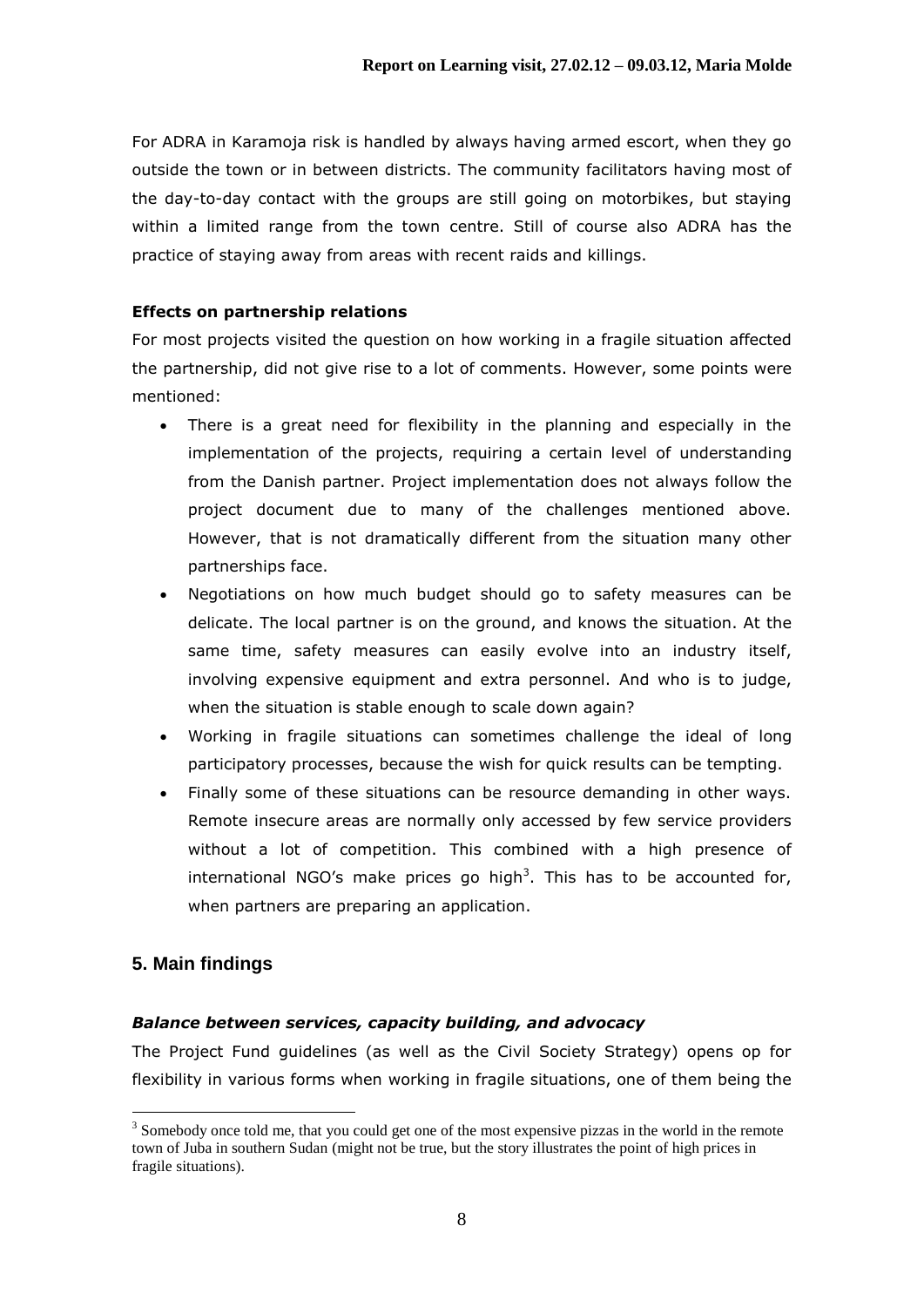possibility of delivering more services, than would normally have been approved. The cases from Northern Uganda however stresses the point, that no matter how fragile a situation is, the problematic consequences of delivering "hard ware" services (food, boreholes, latrines etc) are just as present here as everywhere else. The *strategic* perspective of delivering service is still highly relevant for the effort to be sustainable. Even in situations like Karamoja where people are actually starving and dying in periods of drought, careful considerations should be made whether humanitarian aid is partially keeping and sustaining people living in a place where living conditions might be too harsh to survive – unless you really struggle. That does not mean that humanitarian aid is not relevant in acute crisis situations, but the case of Karamoja having had food packages on and off for the last 55 years calls for more long term solutions, possibilities being urging people to change lifestyle, means of income or even geographical location. The same risks of creating dependency and a lack of local ownership for the things provided exist in these situations, just as in any other setting.

At the same time the need for supporting people in claiming their rights from local authorities is just as great here as elsewhere, both Gulu and Karamoja being examples of places with a lack of attention from national authorities for long periods of time.

In this respect provision of more "software" services such as Life Planning Skills trainings, IGA trainings, VSLA groups, health groups etc. are still highly relevant, as long as they have a strategic end in organising and empowering people to act on and change their own lives within the given context.

#### *Strategies for conflict resolution and reconciliation*

Conflict resolution and reconciliation will very often be relevant components when working in a fragile situation. In addition activities focussing on processing of trauma and psycho-social consequences of war and conflict have in the Northern Uganda cases proven crucial. For especially the Gulu projects this has been an issue, the implementing organisations have felt the necessity to incorporate in the second phase of their project. Both of the projects at the same time admitting the difficulty with dealing with these issues.

An issue I didn't discuss with the local partners but which might complement the efforts already done would be to integrate local traditions and rituals for coming to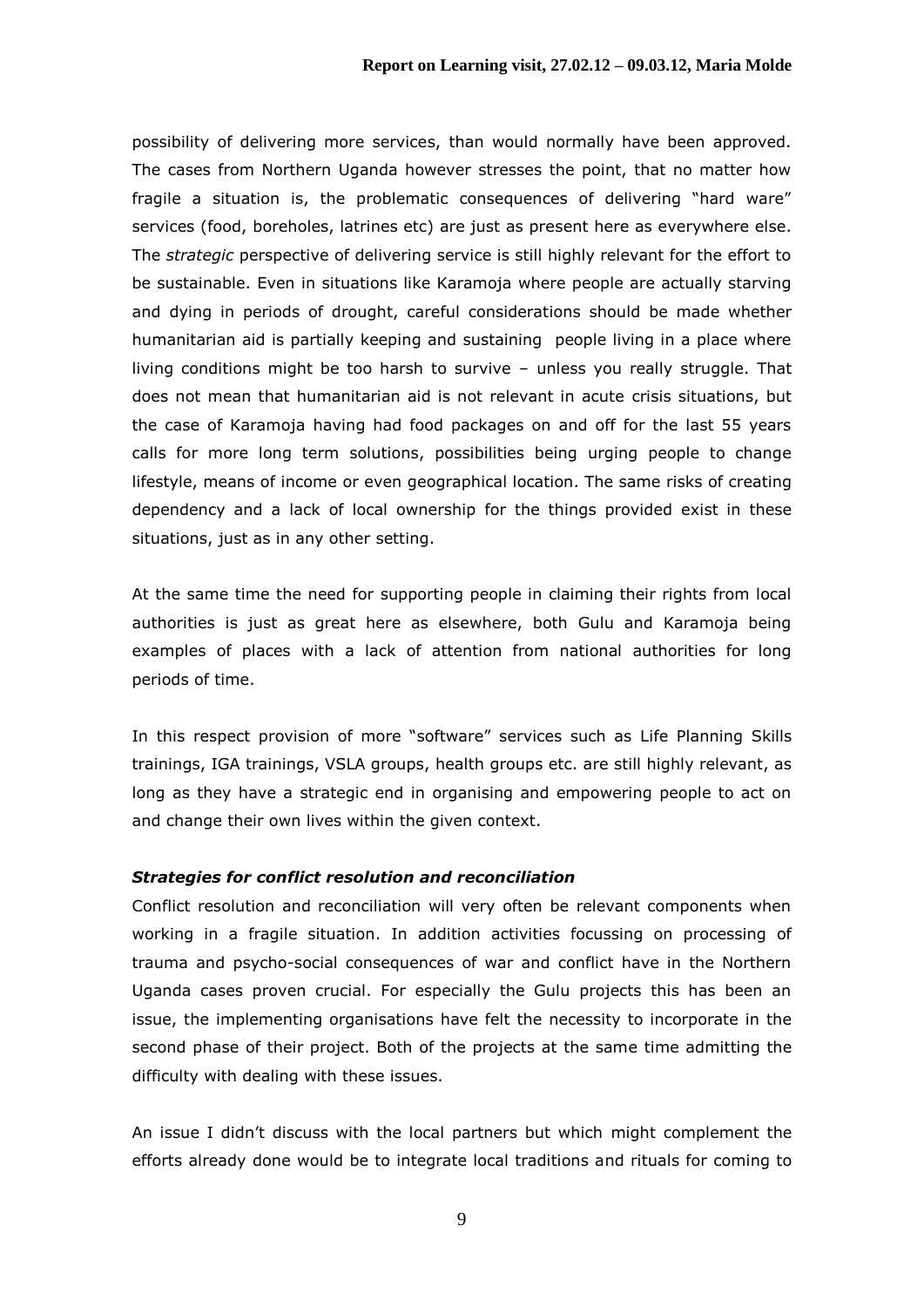terms with violent experiences. In Gulu I was told of a traditional practice called "Mato Oput", where people sit together and drink a bitter drink, in order to reconciliate and leave their bad experiences behind. In some cases this could be relevant practices to embrace as part of a number of possible strategies.

### *Strategies for flexibility*

There is no doubt, that different forms of flexibility is required when working in fragile situations – not least due to safety measures. Furthermore one programme officer in Denmark called for more options to include humanitarian aid in a Civil Society Project when needed, while some of these situations can easily "flip" from being "post-conflict" to "conflict", or a relative stabile year can turn into drought or even flooding, demanding for acute humanitarian responses from people and organisations who are already on the ground (doing civil society projects). This request seems to tap into other ongoing initiatives, the most recent being the Danish minister for development in cooperation with the EU commissioner for development launching a new initiative called SHARE aiming at better coherence between humanitarian aid and more long term development aid.

#### *Challenges for Partnership relations*

Working in partnership in fragile situations calls for both flexibility and thorough understanding of the local context. This can possibly require acute changes in strategy, involve delicate negotiations on the need for extra resources for safety measures as well as causing delay in project implementation due to unforeseen conflicts/raids/ etc. However these challenges are not qualitatively different from challenges met in many other partnerships, only potentially on a larger scale.

#### **Recommendations**

With the always latent risk of over-generalizing from a few cases, I still want to put forward a few recommendations, when working in fragile situations:

- Keeping focus on the importance of services being *strategic*, even in fragile situations. As part of this maintaining very careful considerations on the sustainability of the project.
- Consider the relevance of incorporating components of conflict resolution and reconciliation *as well as* components of processing trauma and psychosocial consequences of war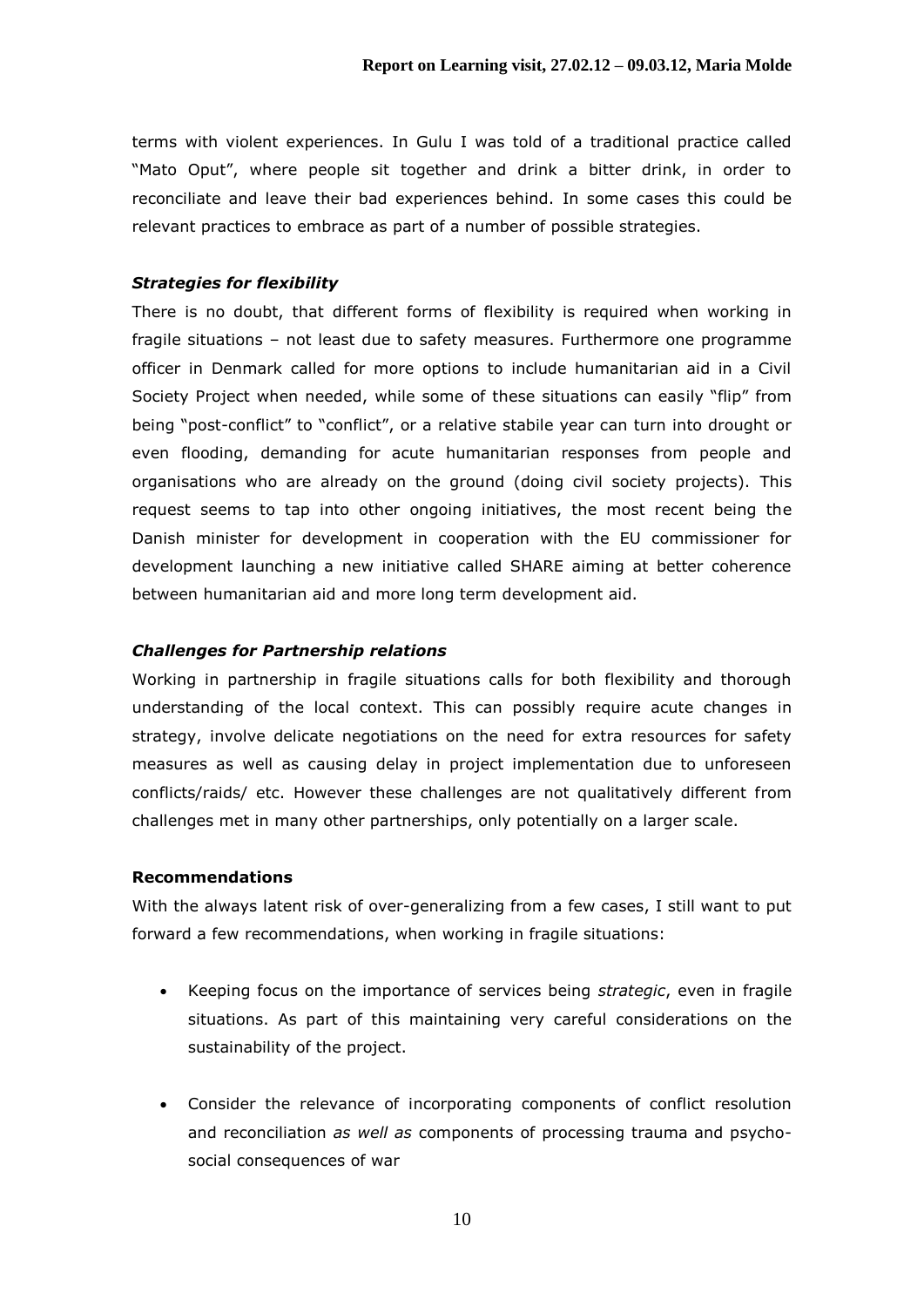- Incorporate flexibility in planned implementation *as a main condition* for the project –not only as a possible risk
- Be prepared to budget with extra resources for security measures, but also to monitor the situation continuously as risk scenarios can quickly change.
- Consider useful ways of supporting the current trend of smoothing the transition from humanitarian interventions to long term development aid – not least keeping in mind the potential risks of "hard ware" service delivery.

## **Dissemination**

The experiences from this visit will be shared:

- To the organisations involved in Denmark as well as in Uganda through dissemination of this report
- To PATC members through:
	- o A meeting with the Uganda network
	- o Posting of the report on the PATC webpage
	- o Incorporating findings into trainings and counselling session
- To PATC colleagues through a presentation of findings
- To external stakeholders by dissemination of the report

## **Annexes**

- A) People met and itinerary
- B) Monitoring formats for projects visited funded by the Project Fund
- C) Blog postings from the trip. See <http://rejser.prngo.dk/category/uganda/>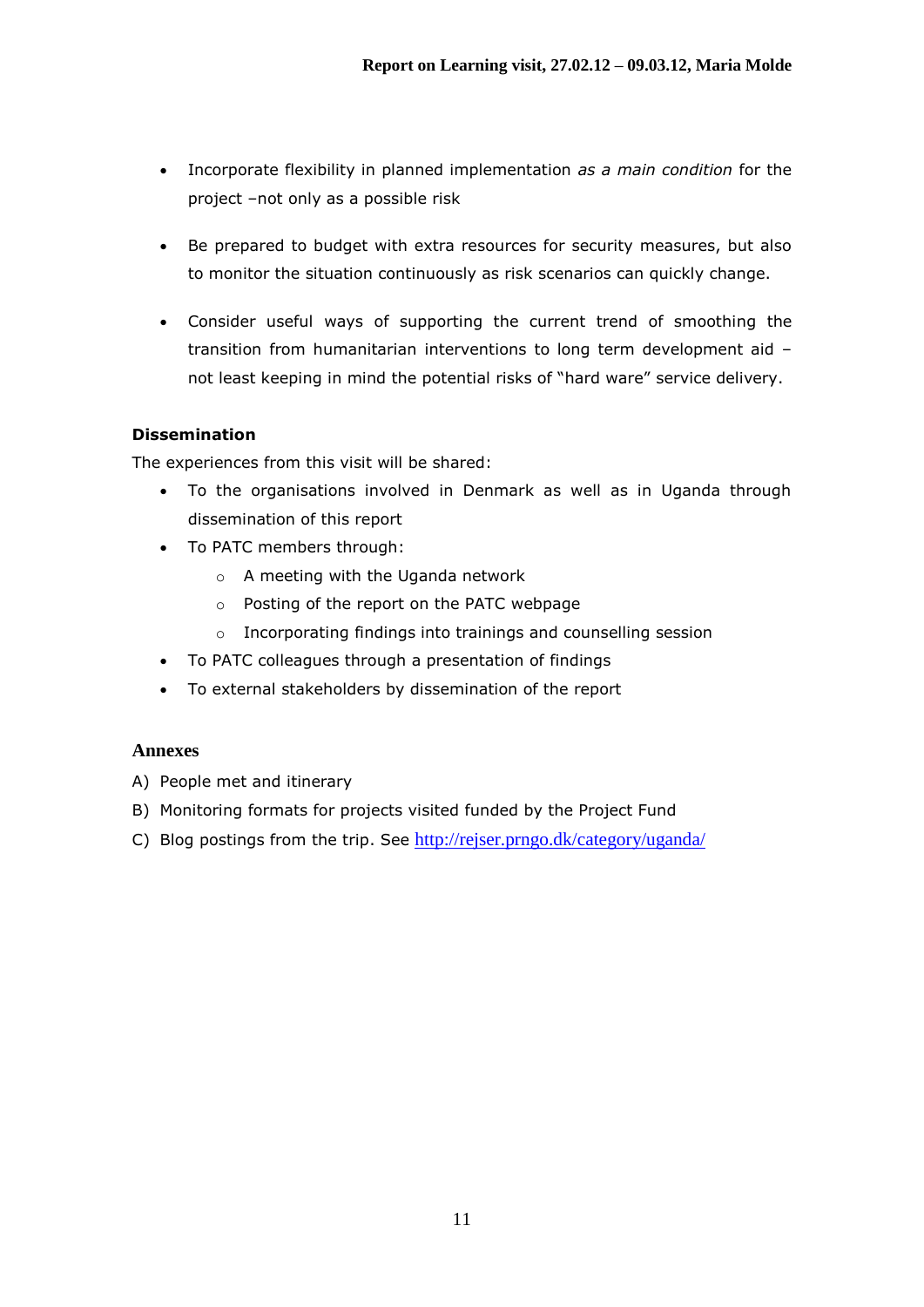# **Annex A – Itinerary and People Met**

| <b>Date</b> | Organisation | People met                                                                           |
|-------------|--------------|--------------------------------------------------------------------------------------|
| 28/2        | <b>URCS</b>  | Kampala:                                                                             |
| Tuesday     |              | Mr. Byaruhanga T. Levi                                                               |
|             |              | <b>Assistant Director for Youth, Vounteer Managemnt</b>                              |
|             |              | and membership Development                                                           |
|             |              |                                                                                      |
|             |              | Gulu:                                                                                |
|             |              | Mr. Simon Peter Anyanzo Lenin                                                        |
|             |              | <b>Regional Programme Manager</b>                                                    |
|             |              |                                                                                      |
|             |              | Mr. Deo Mukii                                                                        |
|             |              | Assistant Programme Manager Youth & Volunteer                                        |
|             |              | Management                                                                           |
|             |              |                                                                                      |
| 29/2        |              | Field visit Apac:                                                                    |
| Wednesday   | <b>URCS</b>  | Mr. Kupajo Hillary                                                                   |
|             |              | Assistant Program Manager Disaster Manager/Branch                                    |
|             |              | Manager                                                                              |
|             |              | Mr. Opio Samuel                                                                      |
|             |              | Focal Person-LPS Apac                                                                |
|             |              |                                                                                      |
|             |              | Parents and community leaders from the Community                                     |
|             |              | Ibuje                                                                                |
|             |              |                                                                                      |
| 1/3         | <b>URCS</b>  | Task Force members from Apac District                                                |
| Thursday    |              |                                                                                      |
|             |              | <b>Youth group members, currently studying at Oilili</b><br><b>Vocational Center</b> |
|             |              |                                                                                      |
|             |              | <b>Principal and staff</b> from Oilili Vocational Center                             |
|             |              |                                                                                      |
|             |              | Branch Governing board Chairman, Apac district                                       |
| 2/3         | Women        | <b>Reverend Willy Akena</b>                                                          |
| Friday      | Development  | Project Coordinator                                                                  |
|             | Center (DNU) |                                                                                      |
|             |              | Mrs. Lucy Apiyo                                                                      |
|             |              | Principal of the Womens Development Center                                           |
|             |              |                                                                                      |
|             |              | <b>Bishop Johnson Gakumba</b>                                                        |
|             |              | Overall responsible for the project through his position                             |
|             |              | of highest ranking person at the Diocese of Northern                                 |
|             |              | Uganda.                                                                              |